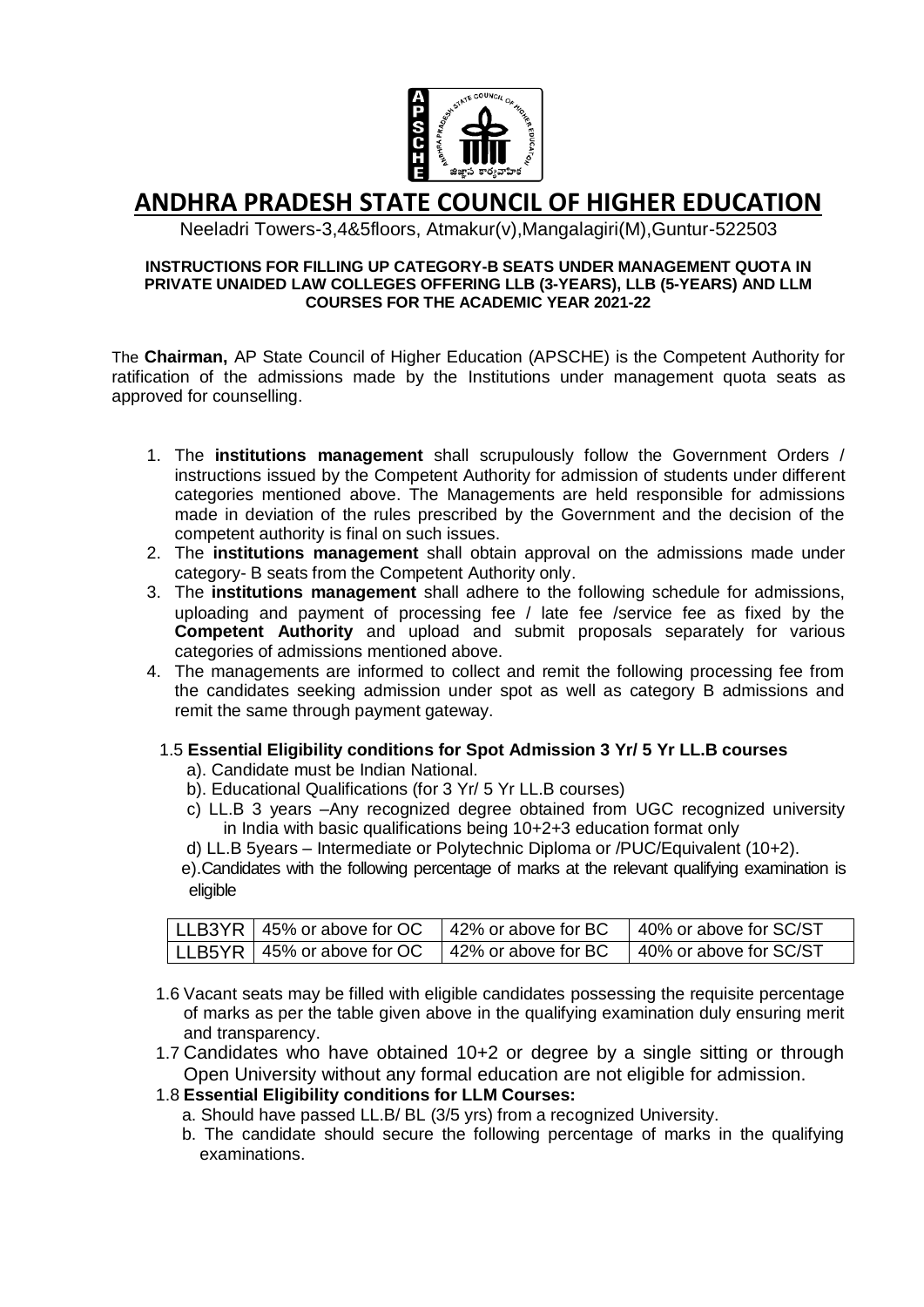| $\sim$ 0C-50% | <b>BC-45%</b> | SC/ST-45% |
|---------------|---------------|-----------|
|               |               |           |

- 1.9 The managements shall upload the details of students admitted under Category"B" Management quota seats logging into [https://lawcet](https://lawcet-sche.aptonline.in/LAWCET/Views/index.html)[sche.aptonline.in/LAWCET/Views/index.html](https://lawcet-sche.aptonline.in/LAWCET/Views/index.html) The detailed user manual for uploading the details of admitted students online as given below.
- 2. In terms of relevant G.Os and amendments issued from time to time, the schedule to fill up Category-B Management quota is as detailed hereunder for the academic year 2021-22
- 3. Managements shall notify the 20% under Category-B after the notification issued under management quota as laid down in G.Os concerned.
- 4. Managements shall complete total admission process (i.e. issue of notification, receipt of applications, finalisation of candidates list, reporting of candidates), under Category-B quota seats as per the schedule given.
- 5. The Institutions shall follow the procedure mentioned below to conduct the admissions
	- 1. The management of the Colleges shall notify the details of courses offered with intake, schedule of admissions (date wise), and registration fee for the application, minority or non minority status in leading news papers, either in English or Telugu.
	- 2. The students have to submit their applications, in person, at the college as per their choice.
	- 3. The management of the college has to call the selected candidates to appear in person for interview to substantiate their credibility and financial capacity to its satisfaction. In the event of the management finding that any of the selected candidates is not suitable for admission, the management shall be liberty to reject the candidature of such candidates and the reasons should be communicated to the Competent Authority.
	- 4. No new application shall be accepted after the closing date of admissions to the college.
	- 5. The Management of the college shall administer the selection process as per the admission procedure specified. Each college shall download the data of the applications received and pertaining to it, after the closing date as notified by the Competent Authority.
	- 6. The Institution shall generate the merit list which will be in order of NRI quota (if available),&qualifying examination in order of merit as prescribed in these instructions.
	- 7. The selection of candidates shall be done by the college managements themselves, as per the merit of the candidates.
	- 8. The selection list, after selection process is completed by the management of respective colleges as per the prescribed norms.
	- 9. In case of unfilled seats if any, the concerned colleges shall admit candidates from out of the left over vacancies in order of merit from the merit list.
	- 10. After completion of the admission process, the college managements shall upload in the web portal provided by the Competent Authority and forward the list of admitted candidates and also for ratification by the Competent Authority as per the prescribed schedule.
	- 11. The Institution shall furnish information in accordance with the instructions issued for submission of admission lists by the Competent Authority.
	- 12. The Competent Authority will verify the list of the selected candidates and validate the same with reference to the G.Os and the procedure prescribed by the Competent Authority.
	- 13. The Competent Authority shall approve the validated list, if found tallying by cross validation process or reject the lists, if found to be at variance to the rules and